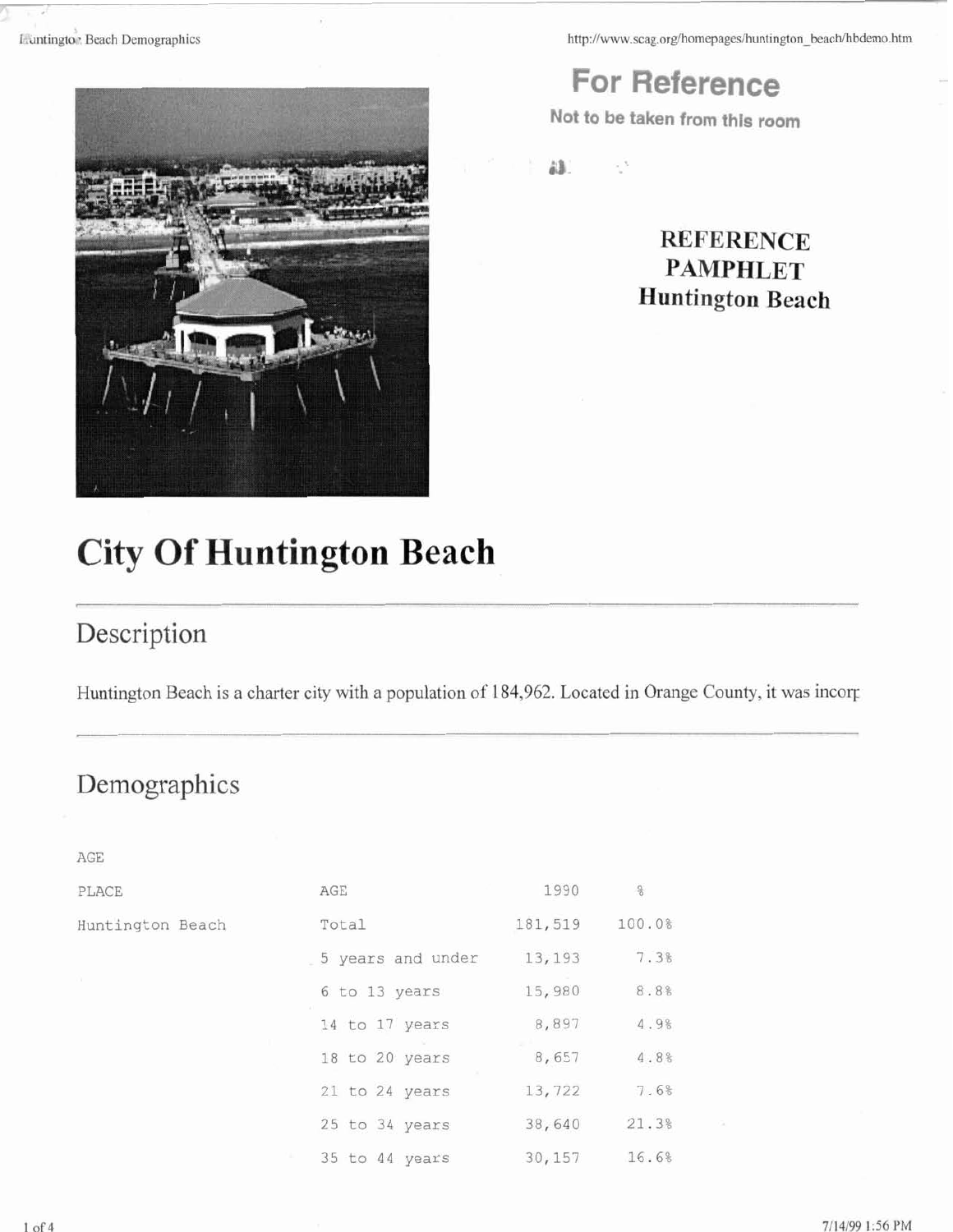|  | 45 to 54 years    | 22,505 | 12.4% |
|--|-------------------|--------|-------|
|  | 55 to 64 years    | 14,680 | 8.1%  |
|  | 65 years and over | 15,088 | 8.3%  |

SEX

| PLACE            | SEX    | 1990    | $\frac{0}{5}$ |
|------------------|--------|---------|---------------|
| Huntington Beach | Total  | 181,519 | 100.0%        |
|                  | Male   | 91,714  | 50.5%         |
|                  | Female | 89,805  | 49.5%         |

RACE AND ETHNICITY

|                  | RACE AND  |         |               |
|------------------|-----------|---------|---------------|
| PLACE            | ETHNICITY | 1990    | $\frac{9}{6}$ |
| Huntington Beach | Total     | 181,519 | 100.0%        |
|                  | White     | 143,848 | 79.2%         |
|                  | Black     | 1,622   | 0.9%          |
|                  | Hispanic  | 20,397  | 11.2%         |
|                  | Am Ind    | 932     | 0.5%          |
|                  | Asian     | 14,565  | 8.0%          |
|                  | Other     | 155     | 0.1%          |

SEX BY MARITAL STATUS

PERSONS 15 YEARS AND OVER

|                  | SEX BY MARITAL STATUS:             |         |        |
|------------------|------------------------------------|---------|--------|
| PLACE            | 15 YR AND OLDER                    | 1990    | 8      |
| Huntington Beach | Total                              | 150,309 | 100.0% |
|                  | Male Never married                 | 28,288  | 18.8%  |
|                  | Male Now married, except separated | 38,427  | 25.6%  |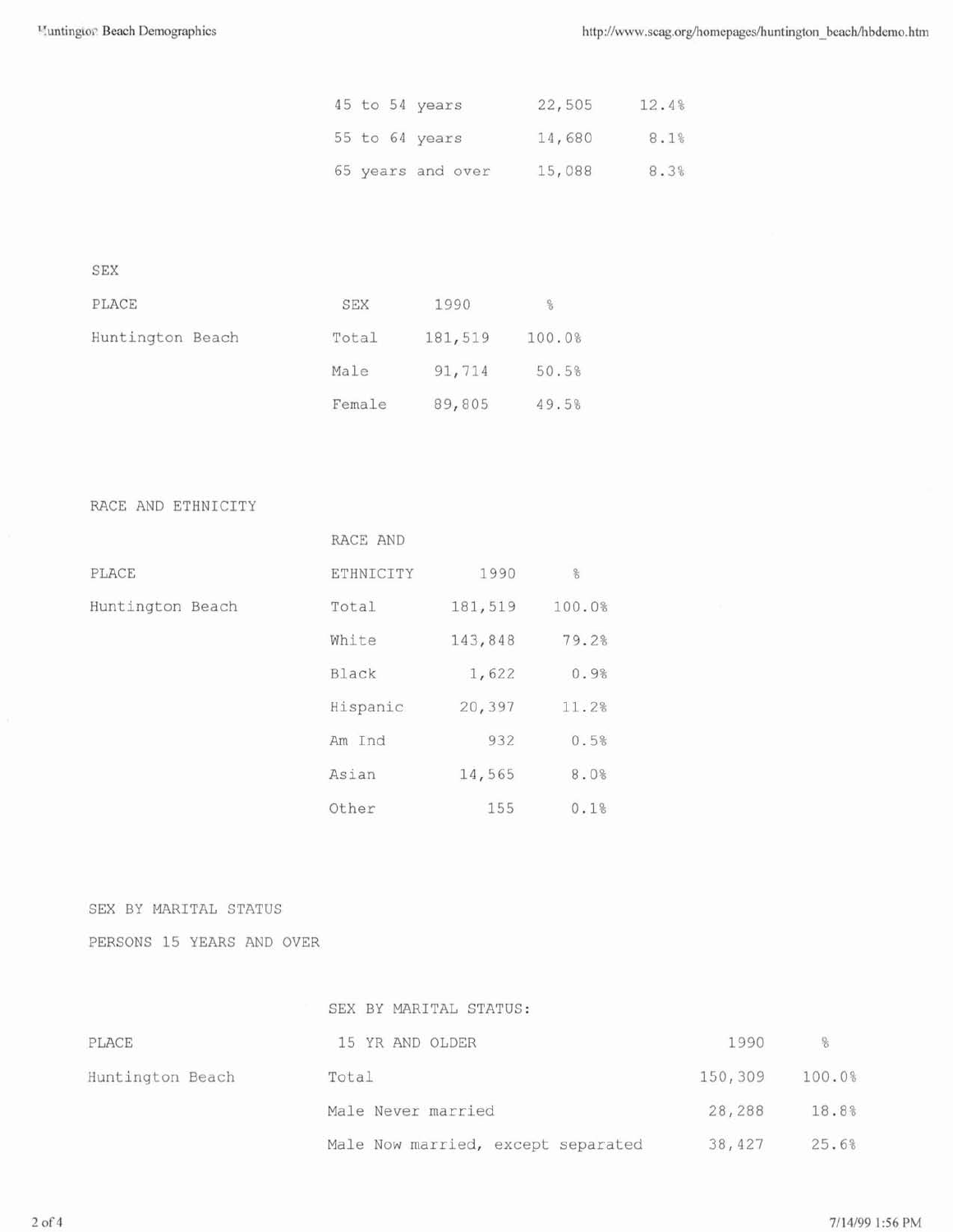| Male Separated                       | 1,311  | 0.9%  |
|--------------------------------------|--------|-------|
| Male Widowed                         | 1,075  | 0.7%  |
| Male Divorced                        | 6,703  | 4.5%  |
| Female Never married                 | 19,579 | 13.0% |
| Female Now married, except separated | 38,025 | 25.3% |
| Female Separated                     | 1,669  | 1.1%  |
| Female Widowed                       | 5,757  | 3.8%  |
| Female Divorced                      | 9.475  | 6.3%  |

| PERSONS PER FAMILY |                    |  |      |
|--------------------|--------------------|--|------|
| PLACE              | PERSONS PER FAMILY |  | 1990 |
| Huntington Beach   | Persons per family |  | 3.09 |

#### EDUCATIONAL ATTAINMENT

AGE 25 YEARS AND OLDER

| PLACE            | EDUCATIONAL ATTAINMENT                  | 1990    | $\frac{Q}{Q}$ |
|------------------|-----------------------------------------|---------|---------------|
| Huntington Beach | Total:                                  | 121,719 | 100.0%        |
|                  | Less than 9th grade                     | 4,607   | 3.8%          |
|                  | 9th to 12th grade, no diploma           | 8,545   | 7.0%          |
|                  | High school graduate (incl equivalency) | 24,053  | 19.8%         |
|                  | College 1 to 3 years                    | 45, 413 | 37.3%         |
|                  | Some college, no degree                 | 33,053  | 27.2%         |
|                  | Associate degree                        | 12,360  | 10.2%         |
|                  | College 4 or more years                 | 39,101  | 32.1%         |
|                  | Bachelor's degree                       | 26,413  | 21.7%         |
|                  | Graduate or professional degree         | 12,688  | 10.4%         |

#### MEDIAN HOUSEHOLD INCOME